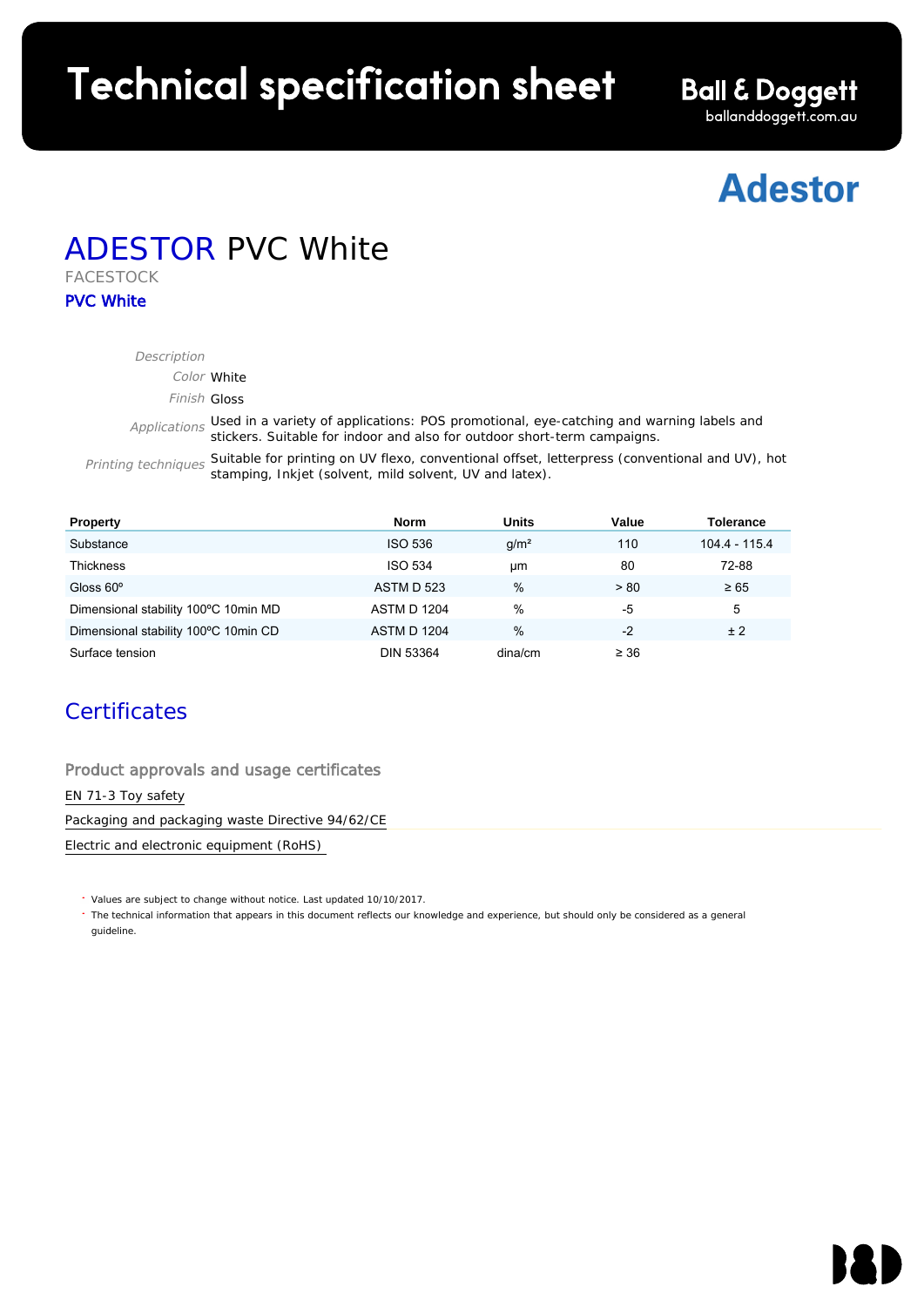# Technical specification sheet

**Ball & Doggett** ballanddoggett.com.au

## **Adestor**

## ADESTOR A251

ADHESIVE A251

> Description General use acrylic permanent adhesive including smooth and slightly rough or curved surfaces. Shelf life From the date of manufacture 2 years in 20ºC and RH 50%

| <b>Property</b>                          | Norm             | Units  | Value | <b>Tolerance</b> |
|------------------------------------------|------------------|--------|-------|------------------|
| Adhesion (Peel 180° 20'/stainless steel) | FTM <sub>1</sub> | N/25mm | 15.4  | $\geq 12.3$      |
| Shear (1kg, in <sup>2</sup> /glass)      | FTM 8            | min    | 100   | $\geq 60$        |
| Tack (Quick Stick stainless steel)       | FTM 9            | N      | 10.3  | $\geq 7.8$       |
| Minimum labelling temperature            |                  | °C     | $+5$  |                  |
| Minimum service temperature              |                  | °C     | -20   |                  |
| Maximum service temperature.             |                  | °C     | +80   |                  |

#### **Certificates**

Product approvals and usage certificates Packaging and packaging waste Directive 94/62/CE EN 71-3 Toy safety EN 71-9 Toy safety

Values are subject to change without notice. Last updated 7/28/2014.

The technical information that appears in this document reflects our knowledge and experience, but should only be considered as a general guideline.